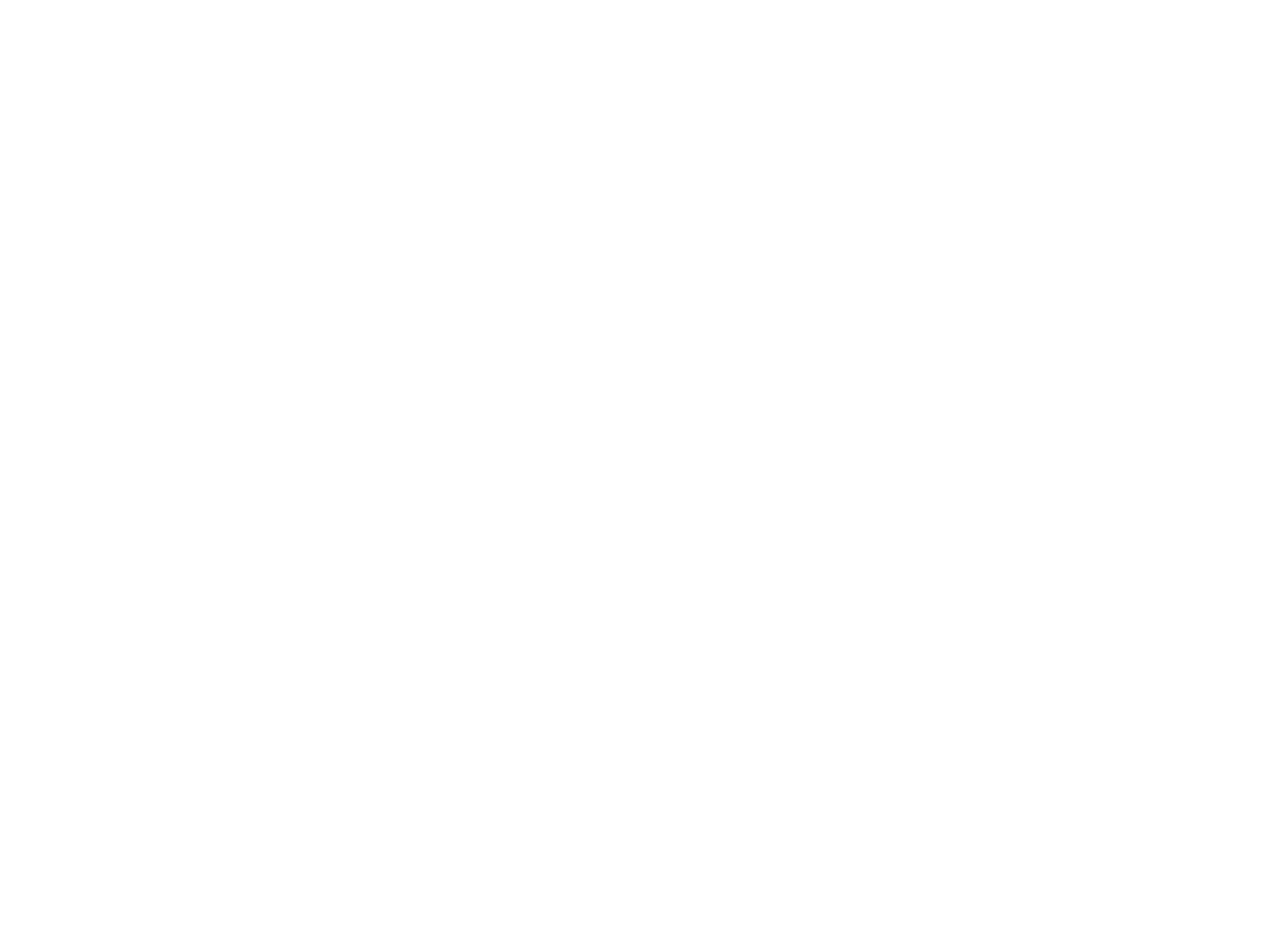## **Table of Contents**

| Troubleshooting Your Design with the               |
|----------------------------------------------------|
| DPO4000 Series Oscilloscope  4                     |
|                                                    |
| Capturing and Displaying Embedded Serial Buses 7   |
| Capturing and Analyzing Automotive Serial Buses  8 |
| Capturing Elusive Glitches and Anomalies 9-10      |
|                                                    |
|                                                    |
|                                                    |

| Analyzing Power Line Harmonics 16                                    |
|----------------------------------------------------------------------|
| Measuring Switch-mode Power Circuits 17                              |
| Documenting Your Results with OpenChoice®  18                        |
| Logging Waveform Measurements in Excel  19                           |
| Remote Control Using SignalExpress <sup>™</sup> Tektronix Edition 20 |
| Limit Testing With SignalExpress <sup>™</sup> Tektronix Edition 21   |
|                                                                      |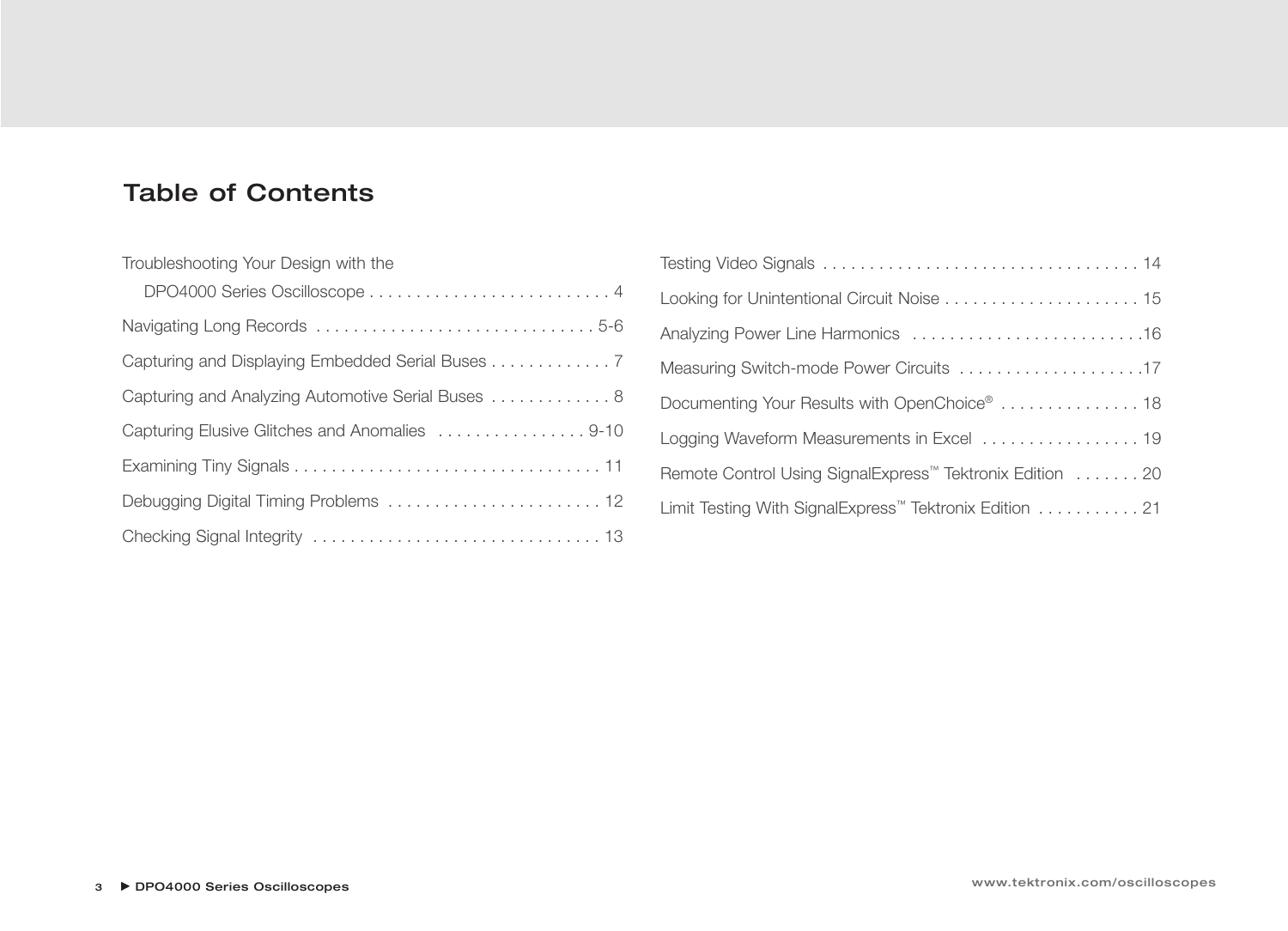## **Troubleshooting Your Design with the DPO4000 Series Oscilloscope**

Today's engineers and technicians face increasingly complex and critical troubleshooting tasks. New digital designs confront designers with new problems to find: system integration issues over serial buses, transients, signal aberrations, bus contention problems, etc. And, of course, competitive time-to-market pressures dictate that troubleshooting must be completed quickly and accurately.

The DPO4000 Series delivers the performance, affordability and portability that enable you to tackle these challenges – quickly and easily. These oscilloscopes help you solve problems by visualizing circuit behavior, accurately capturing signals, and enabling you to analyze the acquired waveforms to determine the root cause of circuit malfunction.

The DPO4000 Series gives you:

- ▶ 350 MHz, 500 MHz, and 1 GHz models
- ▶ Up to 5 GS/s sample rate on all channels
- ▶ 10 MB standard record length with Wave Inspector<sup>®</sup> front panel navigation controls
- ▶ Built-in USB host and device ports standard
- Easy documentation with PC connectivity software
- ▶ Optional serial triggering and analysis

The tips on the following pages are designed to further simplify your troubleshooting tasks. But if you need more help, there is plenty available. Simply contact your local Tektronix representative, authorized distributor, or visit www.tektronix.com/oscilloscopes.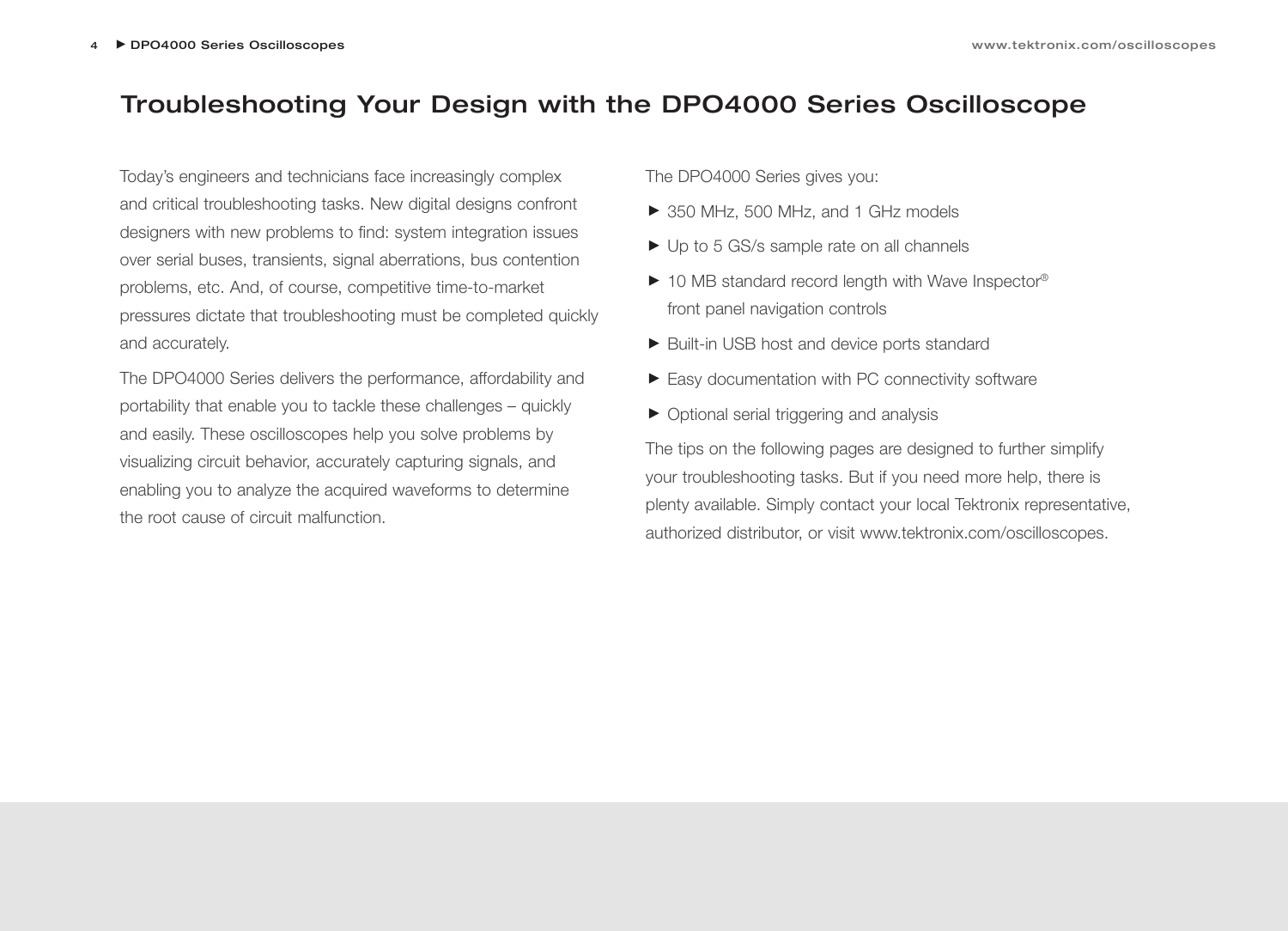## **Navigating Long Records**

The increased usage of serial buses is driving the demand for longer capture windows with high resolution. As waveform records become longer, oscilloscope users must spend more and more time scrolling the display to see all the data. Manually scrolling through data is like looking on the Internet without the assistance of your favorite search engine, web browser, or bookmarks.



The DPO4000 Series Wave Inspector® controls make working with long records and extracting the answers you need a simple and efficient process.

#### **Dedicated front panel Wave Inspector® controls include:**

- ▶ Zoom / Pan
- Play / Pause
- ▶ Set / Clear marks
- ▶ Search and mark
- ▶ Navigating between marks

For example, turning the outer pan ring clockwise pans the zoom window right on the waveform, counterclockwise pans it left. The farther you turn it, the faster the zoom window moves across the waveform. Even with a 10 million point acquisition, you can rapidly move the zoom window from one end of the record to the other.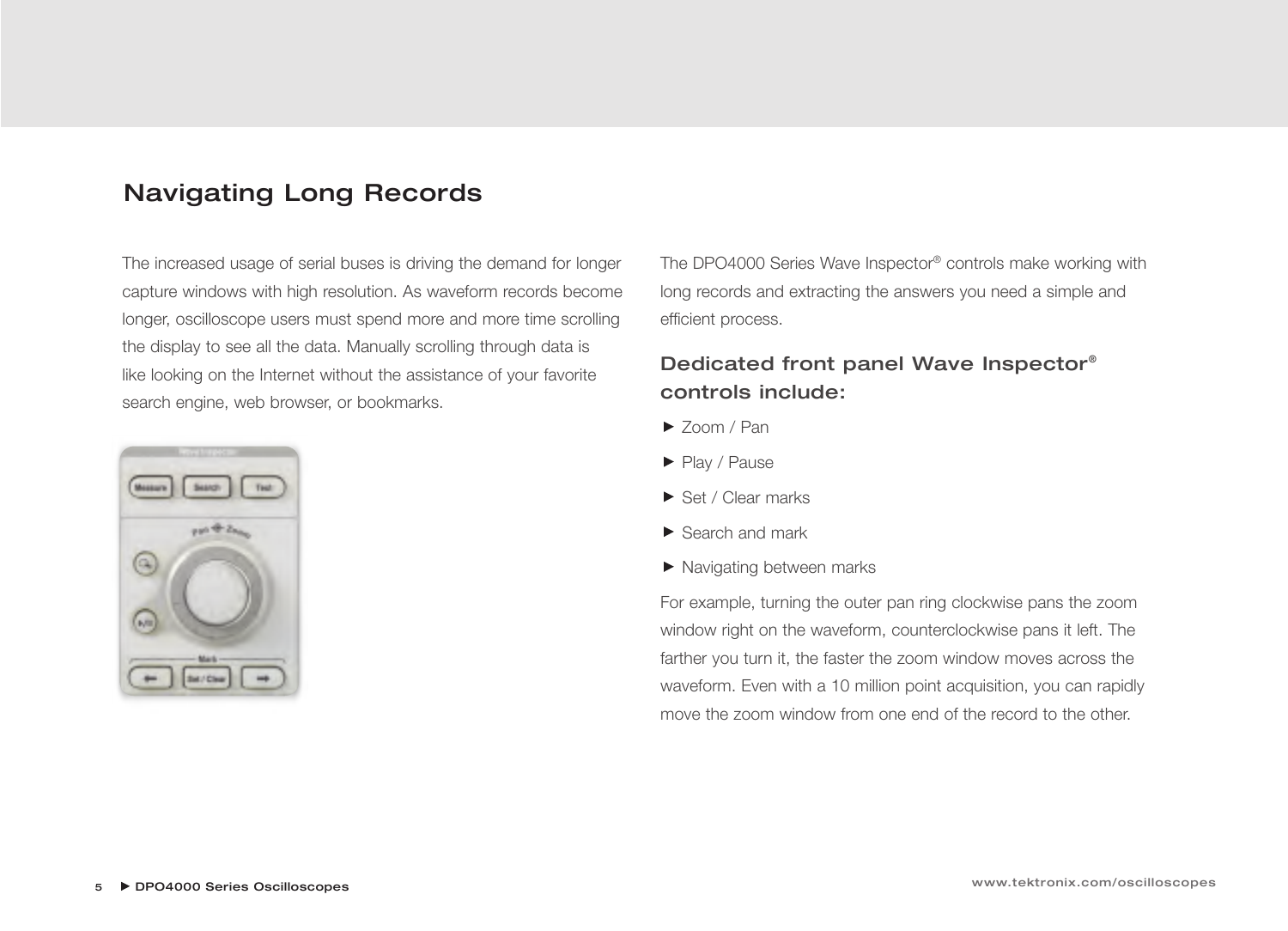## **Navigating Long Records (continued)**

While examining a signal, you may find numerous areas of the waveform that either warrant further investigation or can be used as a reference point during the rest of your analysis. With Wave Inspector<sup>®</sup>, you can manually place marks on the waveform and use the front panel  $\leftarrow$  and  $\rightarrow$  buttons to jump from one mark to the next, without requiring adjustment of zoom scale or position.



In addition to placing marks on waveforms manually, Wave Inspector® has the power to search through the entire acquisition and automatically mark every occurrence of a user specified event.

#### **To manually use Search and Mark:**

- 1. Zoom on the signal and position an event of interest at the center of the screen.
- 2. Press the **Mark Set/Clear** front panel button.
- 3. Repeat for all signal events of interest.
- 4. Press  $\leftarrow$  and  $\rightarrow$  arrow buttons to instantly jump between events.

#### **To automatically find events of interest:**

- 1. Press **Search** front panel button.
- 2. Select **Search Type** (similar to selecting a trigger type) and enter the search criteria.
- 3. Notice that all matching events are identified with white triangular marks in a split second.
- 4. As with manual marks, navigate between search results with the  $\leftarrow$  and  $\rightarrow$  arrows.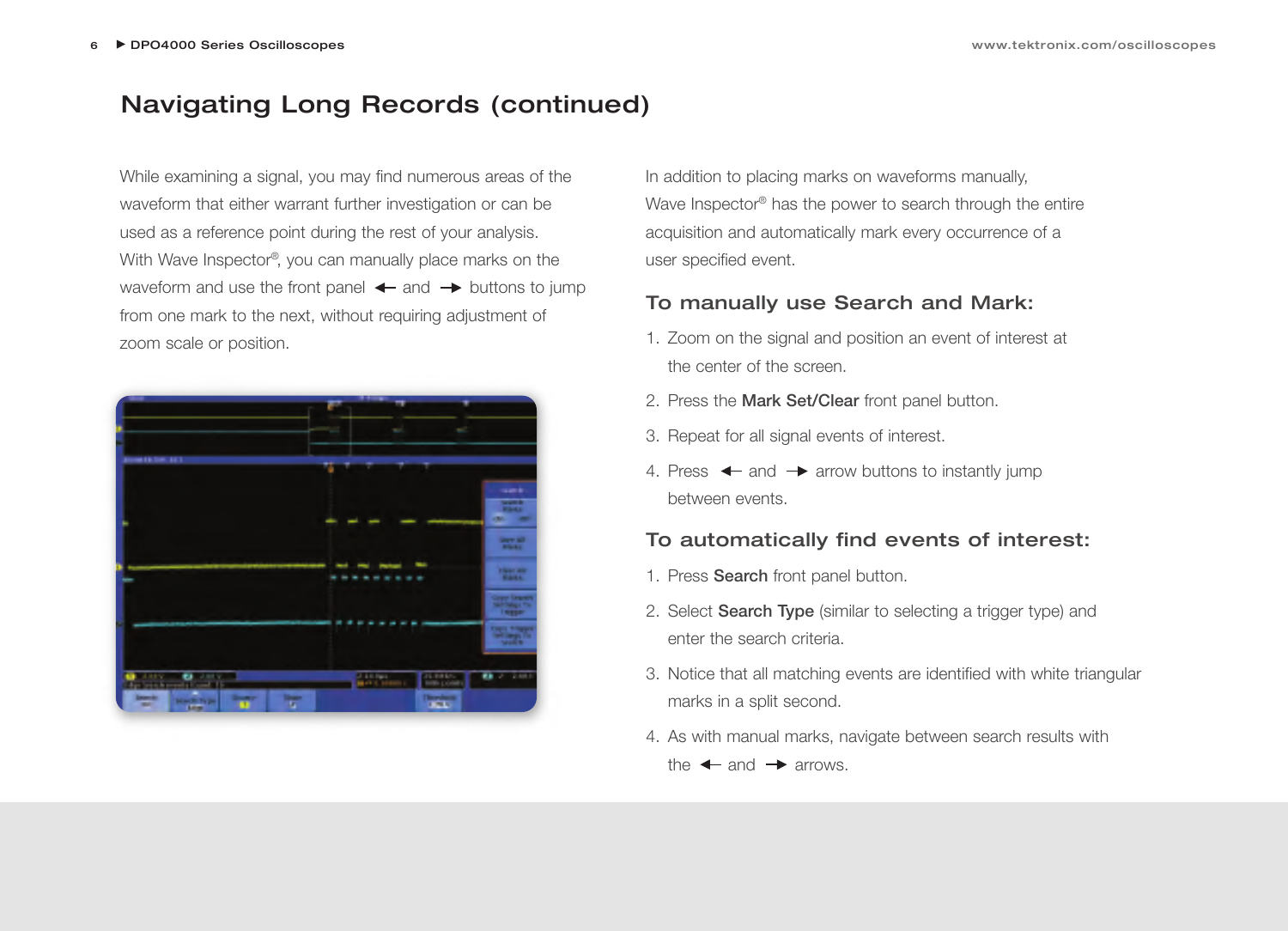## **Capturing and Displaying Embedded Serial Buses**

The increased usage of low-speed serial buses in embedded designs is driving the demand for longer capture windows with high resolution. But the serial bus waveforms can be difficult to interpret. Is the hardware working right? Is there a software bug? Is system noise affecting the bus transfers?

The DPO4000 Series' optional DPO4EMBD serial triggering and analysis enables you to quickly capture and decode I<sup>2</sup>C and SPI serial bus traffic to help you verify and debug your designs.



#### **To trigger on an I<sup>2</sup> C serial signal:**

- 1. Connect the serial data and clock signals.
- 2. Press the **B1** front panel button and define the inputs as an I2 C serial bus.
- 3. Press the **Trigger Menu** front panel button.
- 4. Select the **Bus** trigger **Type**.
- 5. Select the signal event to trigger on, such as any activity at a specific **Address**.
- 6. Notice the decoded bus waveform at the bottom of the screen, providing easy, time-aligned decoding of the serial signal.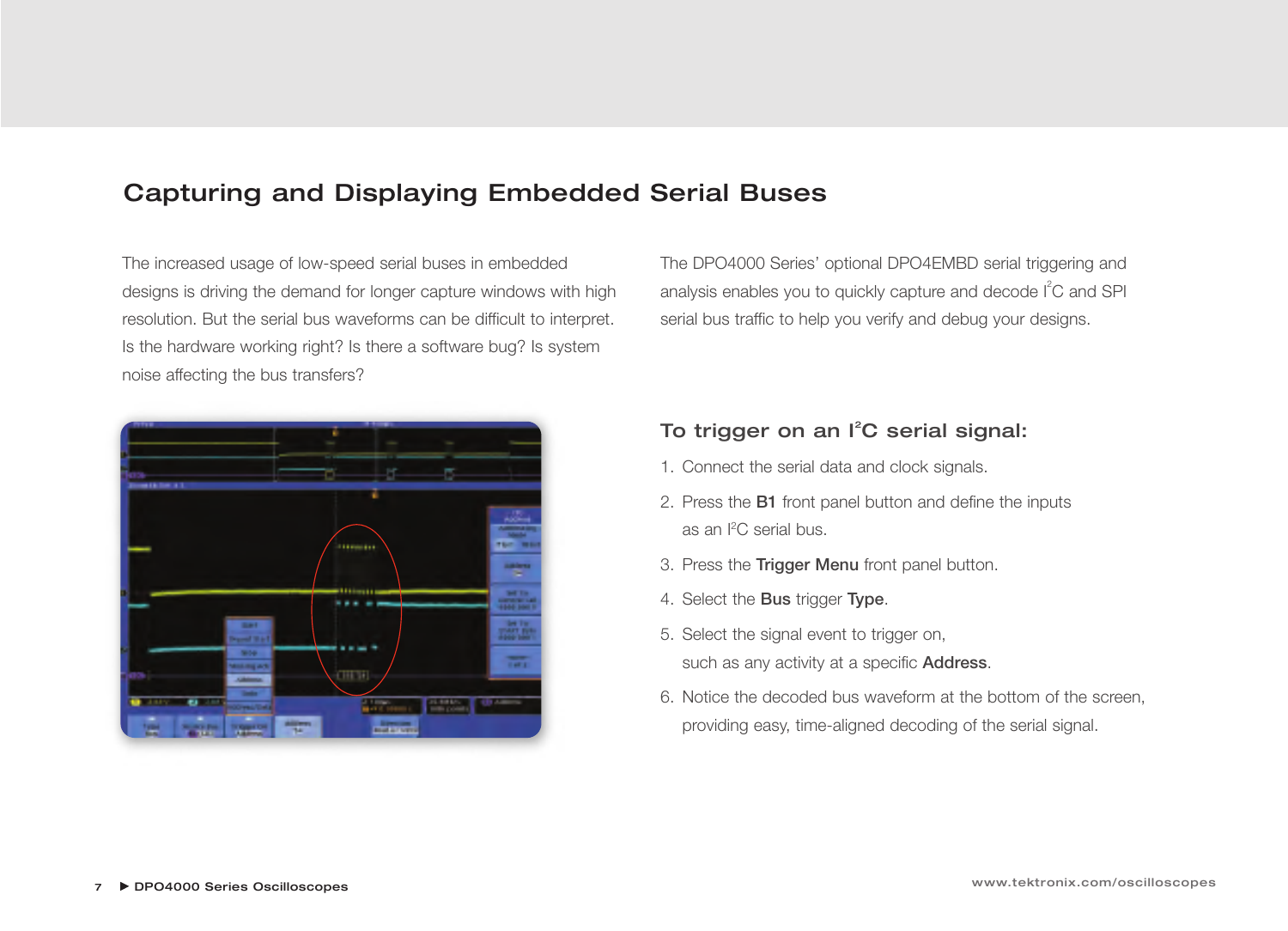## **Capturing and Analyzing Automotive Serial Buses**

Low-speed serial buses such as CAN bus are being used in a growing number of automotive, aerospace, and industrial control applications. These systems can be complex and difficult to debug and verify with traditional oscilloscopes, logic analyzers, and protocol analyzers.



The DPO4000 Series' optional DPO4AUTO serial triggering and analysis enables you to quickly capture and decode CAN serial bus traffic to help you verify and debug your designs.

#### **To trigger on a CAN serial signal:**

- 1. Connect and display the serial signal.
- 2. Press the **B1** front panel button and define the inputs as a CAN serial bus.
- 3. Press the **Trigger Menu** front panel button.
- 4. Select the **Bus** trigger **Type**.
- 5. Select the signal event to trigger on, such as every **Start of Frame**.
- 6. In the **B1** menu, select **Display As Event Table**.
- 7. The event table provides text readouts of the bus data for easy comparison with system design documentation. Notice that the highlighting in the event table corresponds to the selected waveform data in the zoom window above the table, providing time correlation to the oscilloscope display.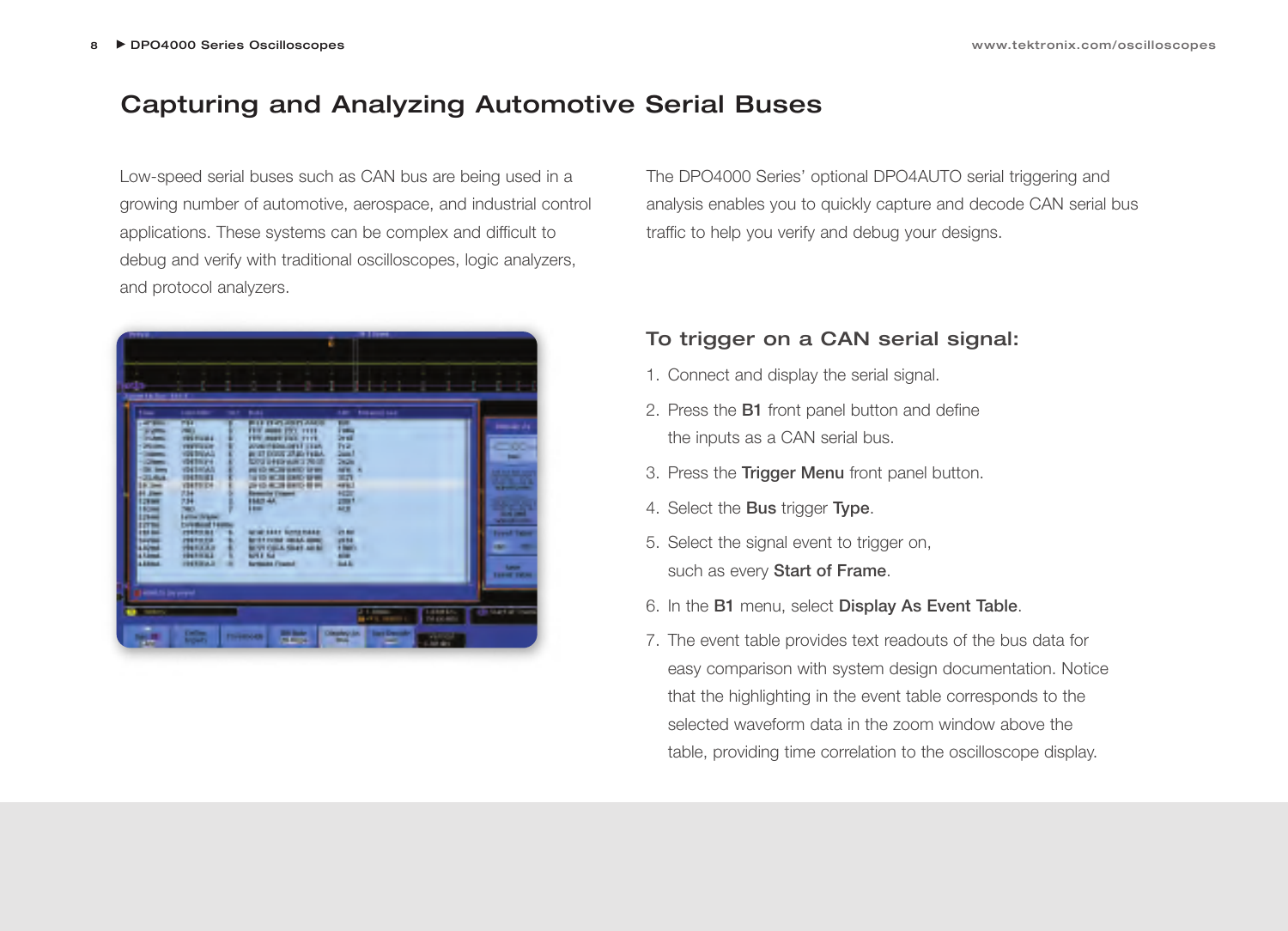## **Capturing Elusive Glitches**

In today's high-speed digital designs, elusive glitches and random anomalies can cause circuits to fail. While finding these glitches has never been easy, the DPO4000 Series simplifies this task with its

peak detect feature. Peak detect can capture and display narrow glitches, even on low-frequency signals at slow timebase settings.



#### **To use the Peak Detect feature:**

- 1. Display the waveform on the screen.
- 2. Press the **Acquire** front panel button.
- 3. Press the **Peak Detect** menu button.
- 4. Notice that the oscilloscope captures several very narrow glitches, even at slow sweep speeds. Without peak detect, you would not have seen many of these glitches.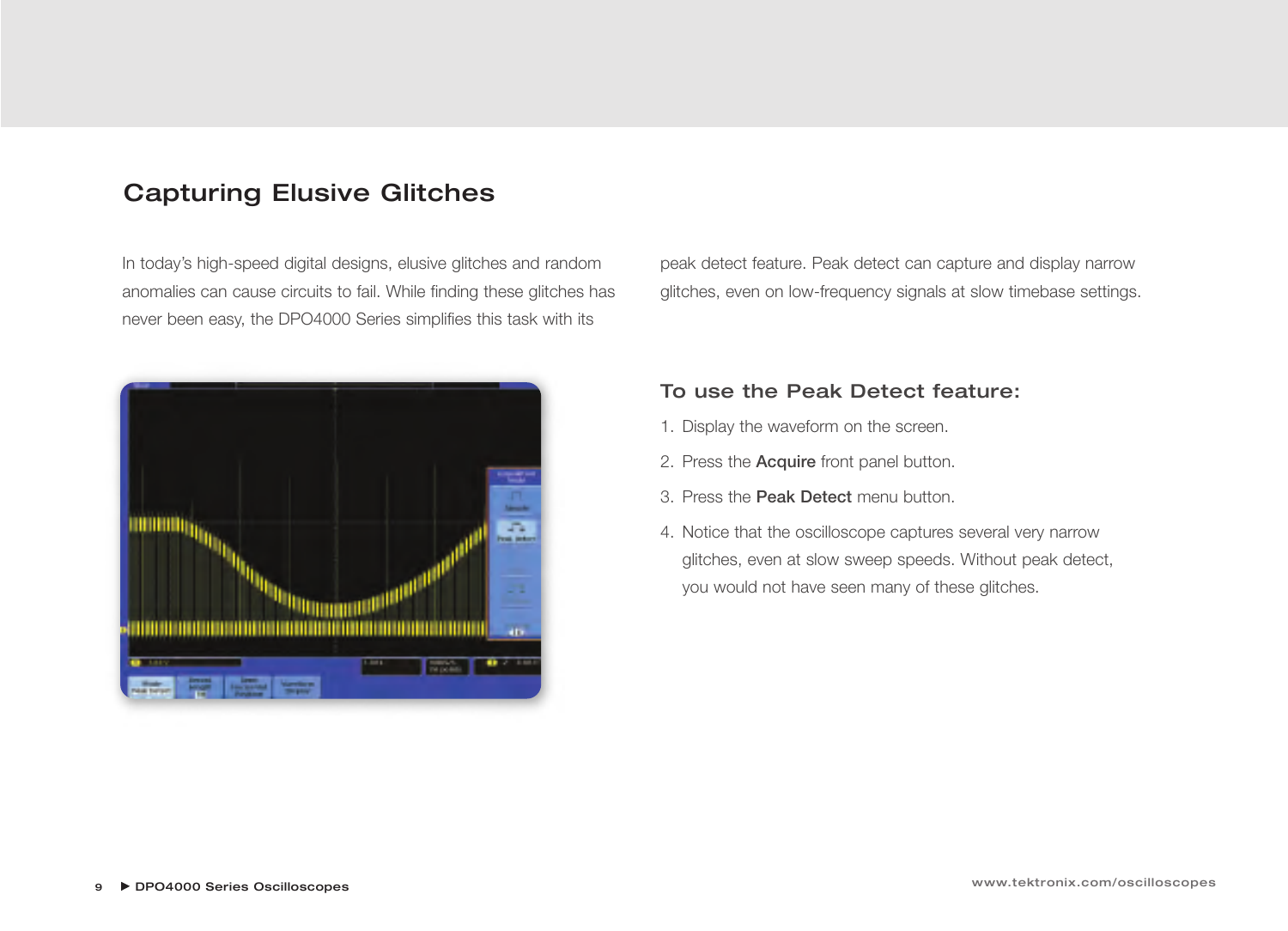## **Capturing Elusive Glitches (continued)**

Intermittent signal anomalies can also be a challenge to see. The DPO4000 Series provides variable- and infinite-persistence display capabilities to provide you with information about the



signal variations over time, making it easier to understand the characteristics of the transients you've captured.

#### **To use Display Persistence:**

- 1. Display the waveform on the screen.
- 2. Press the **Acquire** front panel button and **Waveform Display** menu button.
- 3. Adjust **Persist Time** menu button until the desired amount of persistence is selected.
- 4. Press the **Intensity** front panel button and use the multipurpose knob to adjust the gray-scale intensity.
- 5. You can judge the relative frequency-of-occurrence of the signal anomalies based on the subtle variations in the brightness of the waveforms on the display.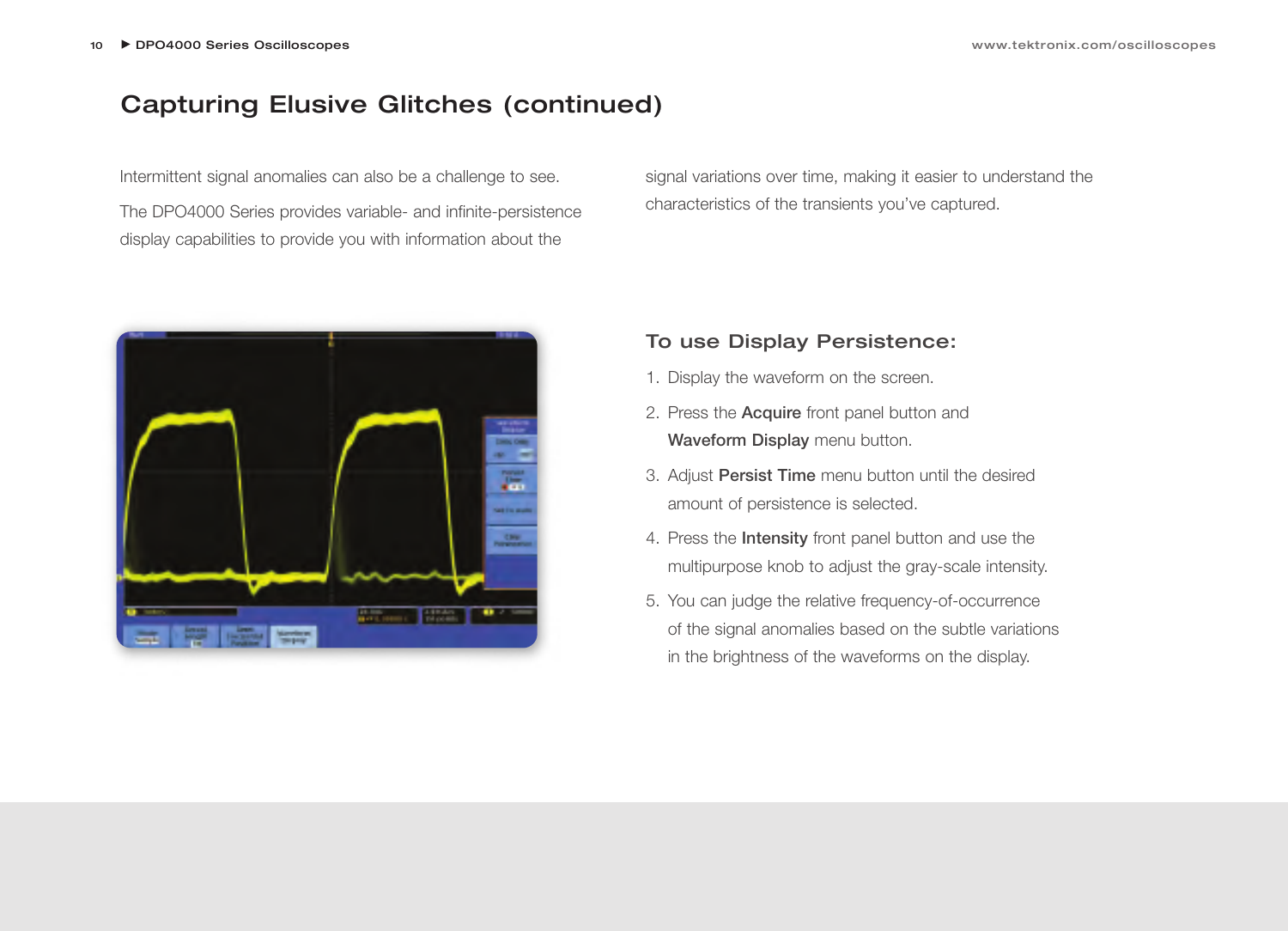## **Examining Tiny Signals**

Examination of signals in the mV or  $\mu$ V range can be especially challenging, not only because of the low signal amplitude, but also because of the likelihood of relatively high noise.



With the ADA4000A Differential Preamplifier, you can use standard 10X passive probes to acquire differential signals at vertical sensitivities down to 100 µV/div. The DPO4000 Series' Hi Res acquisition mode reduces noise and increases vertical resolution, even on single-shot events.

#### **To acquire and display a tiny differential signal with the ADA400A and Hi Res:**

- 1. Display the waveform on the screen.
- 2. Press the **Acquire** front panel button.
- 3. Press the **Hi Res** menu button.
- 4. Notice that the Hi Res acquisition mode displays a clean yellow single-shot waveform, compared to the original signal shown in white.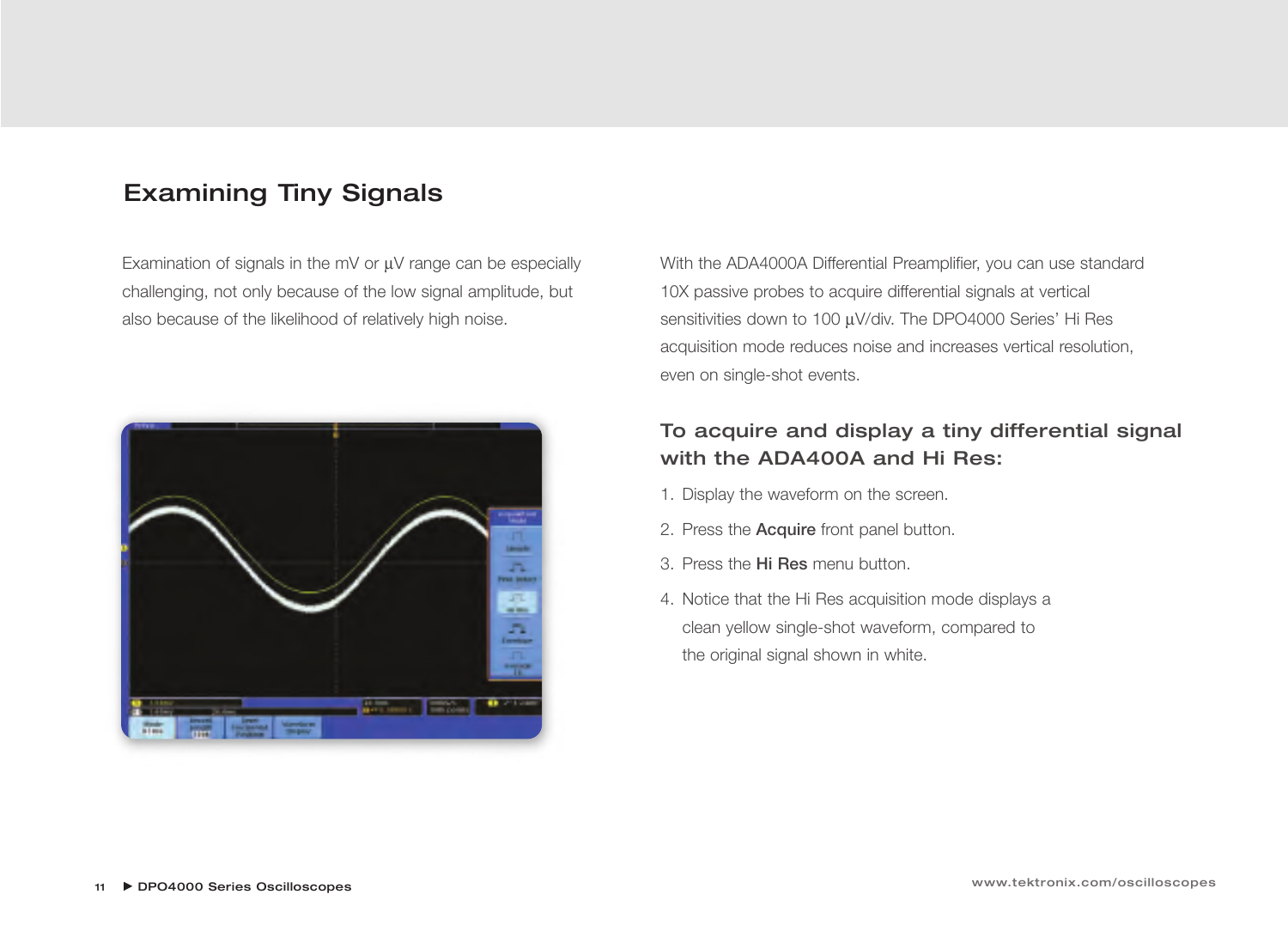## **Debugging Digital Timing Problems**

Digital designers need to quickly find and analyze a wide range of circuit timing problems. For example, setup and hold violations in a digital circuit can cause unpredictable circuit operation.



The DPO4000 Series provides setup and hold triggering to capture violations and search to automatically identify all violations within an acquisition.

#### **To find setup and hold violations:**

- 1. Press the **Trigger Menu** front panel button.
- 2. In the side menu, press **Type** until **Setup & Hold** is selected.
- 3. Use the multipurpose knobs to set the desired minimum setup and hold times.
- 4. Press the **Search** front panel button.
- 5. Select **Search on Setup & Hold** and enter the search parameters or simply select **Copy Trigger Settings to Search**.
- 6. Notice the number of setup and hold violations, marked with white triangles, that are instantly marked.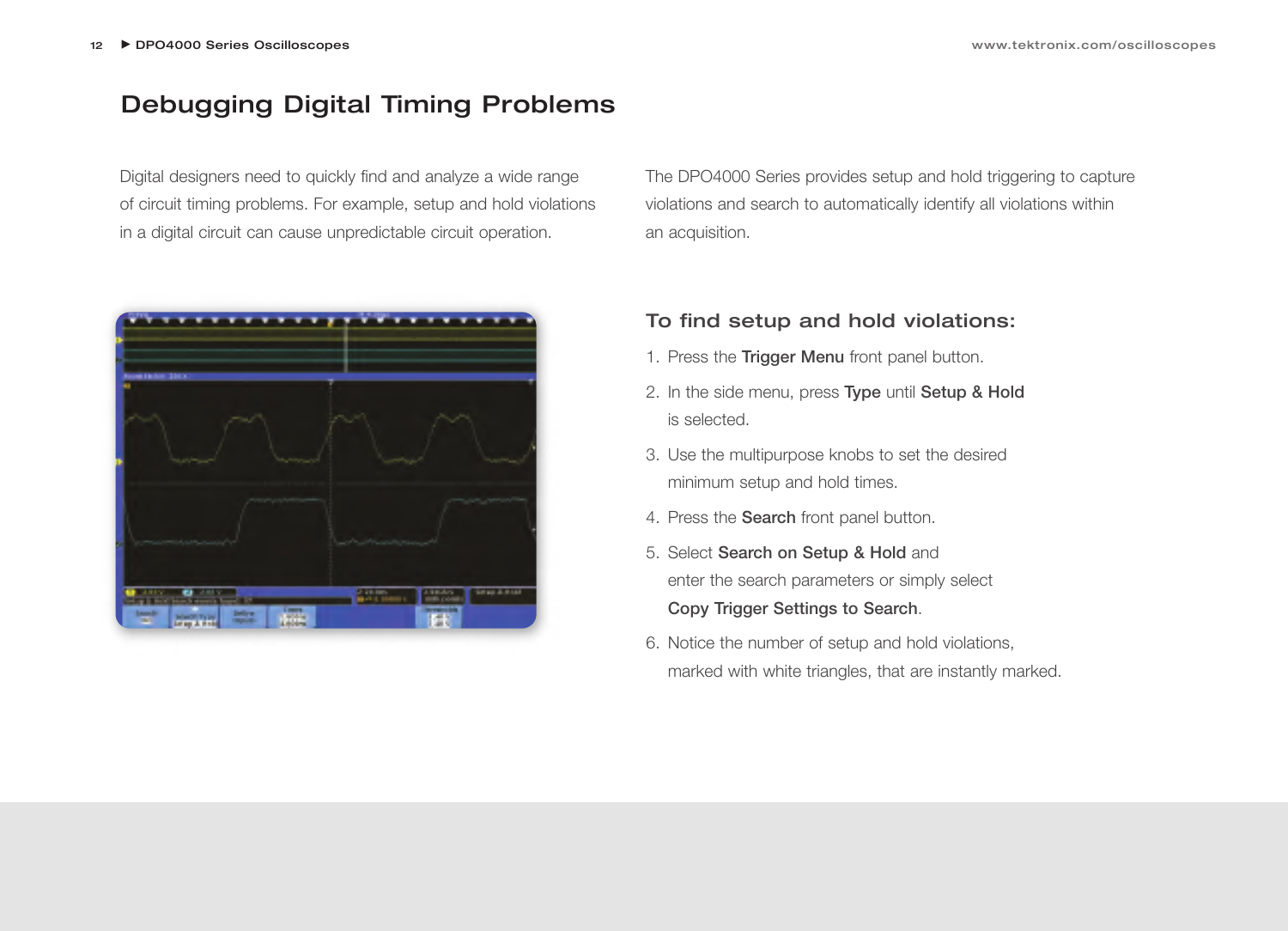## **Checking Signal Integrity**

Design engineers need to characterize the signals in their designs to ensure that the designs will work reliably in the real world. This characterization includes criteria such as frequency and amplitude variations, rise time, overshoot, ground bounce, cross talk, and other signal integrity issues.

These measurements are easily made with the DPO4000, either automatically or with cursors.

#### **To make signal integrity measurements:**

- 1. Press the **Cursors** front panel button twice to select Horizontal Bar cursors.
- 2. Using the multipurpose knobs, place one cursor at ground and one on the negative overshoot.
- 3. Notice the overshoot voltage in the cursor readout in the upper right corner of the display.
- 4. To make automatic measurements on the signal, press the **Measure** front panel button and select the desired automatic measurements.
- 5. With **Statistics** enabled, you can monitor the worst-case variations of the measurements over time.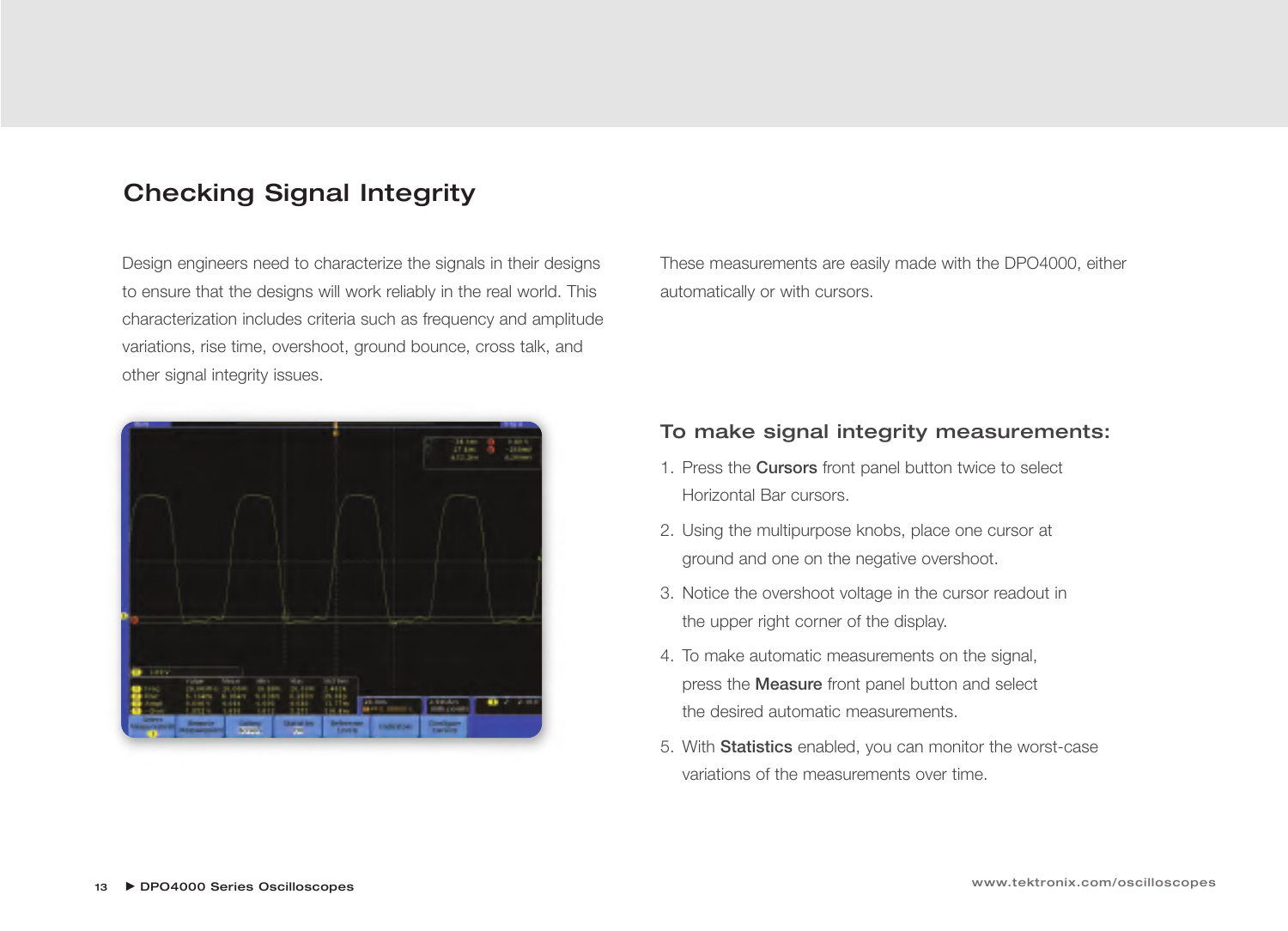## **Testing Video Signals**

Video technicians must perform a quick check for the presence of a video signal at different test points. If the site is in the field, technicians will need lightweight,



portable test equipment that they can easily carry to each location. The DPO4000 Series' video trigger features make this oscilloscope a valuable tool for these technicians.

- 1. Connect the video signal to the oscilloscope using proper adapters and a 75  $Ω$  terminator, if necessary.
- 2. Press the **Trigger Menu** front panel button.
- 3. Press the trigger **Type** menu button until **Video** is selected.
- 4. Select **Trigger On Line Number** and you can use the multipurpose knob to examine each video line.
- 5. To add some display persistence, press **Acquire** and **Waveform Display** and use the multipurpose knob to select the desired persistence level.
- 6. Cursors can be used to make relative amplitude measurements, such as the 7.5% video setup level shown in this display.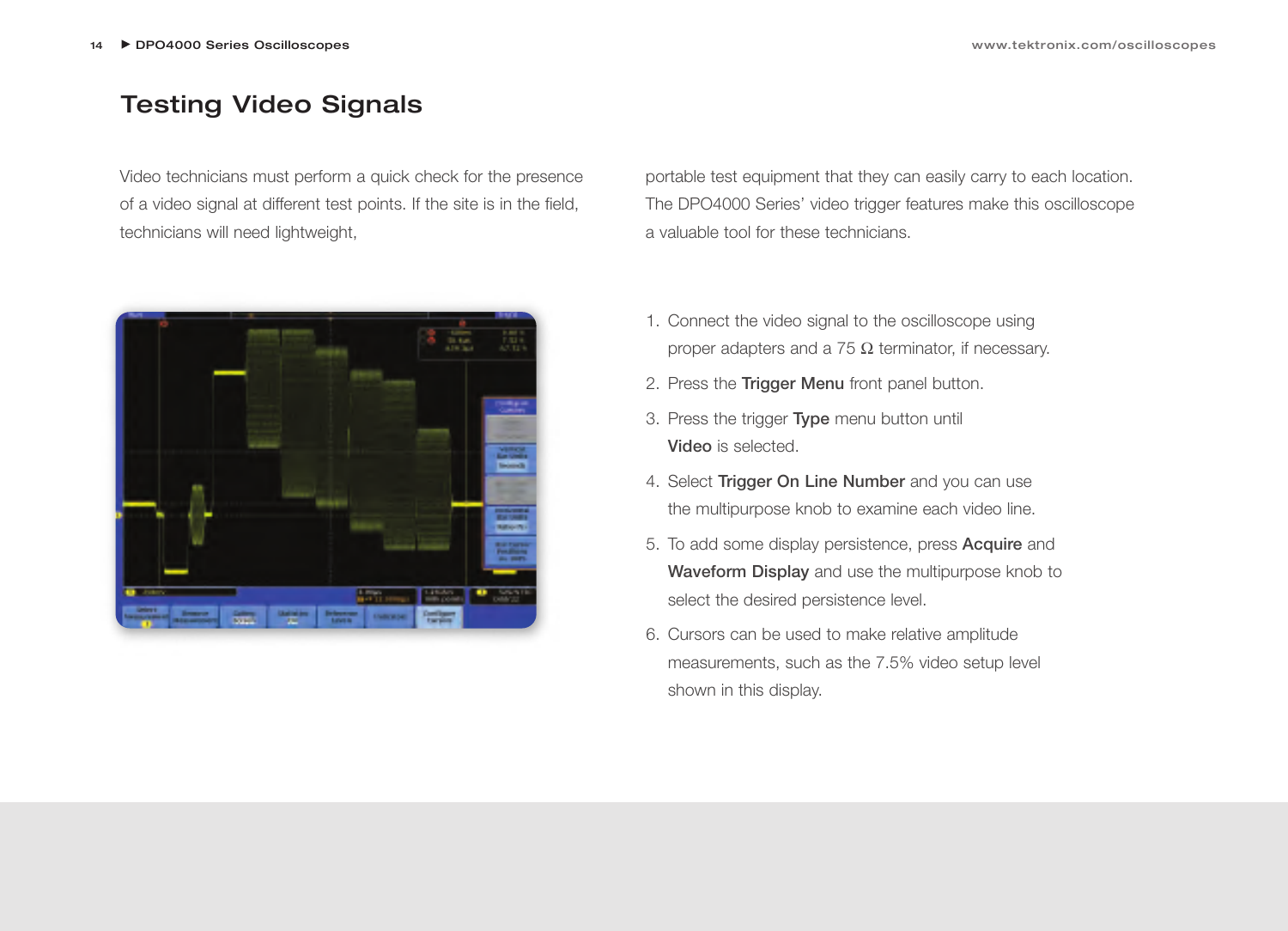## **Looking for Unintentional Circuit Noise**

Engineers and technicians often need to check for unintended noise in their prototypes. However, noisy signals can be difficult to analyze in the time domain, as shown below. The DPO4000 Series Fast Fourier Transform (FFT) is a powerful tool for identifying sources of noise in a circuit. The FFT enables the user to break down signals



into component frequencies, which the oscilloscope uses to display a graph of the frequency domain of the signal. With this information, developers can then associate those frequencies with known system frequencies, such as system clocks, oscillators, read/write strobes, display signals, or switching power supplies.

#### **To examine a noisy signal in the frequency domain:**

- 1. Press the front panel **Math** button.
- 2. Press the **FFT** menu button.
- 3. Press the **Window** menu button until the **Rectangular** window is selected, which provides the highest frequency resolution on broadband noise signals.
- 4. If desired, use the multipurpose knobs to adjust the vertical and horizontal position and scale of the FFT waveform.
- 5. In this case, the two highest peaks in the FFT indicate that there are significant sources of noise at 6 kHz and 16 kHz. In this case, these are system clocks, which are coupling into the signal.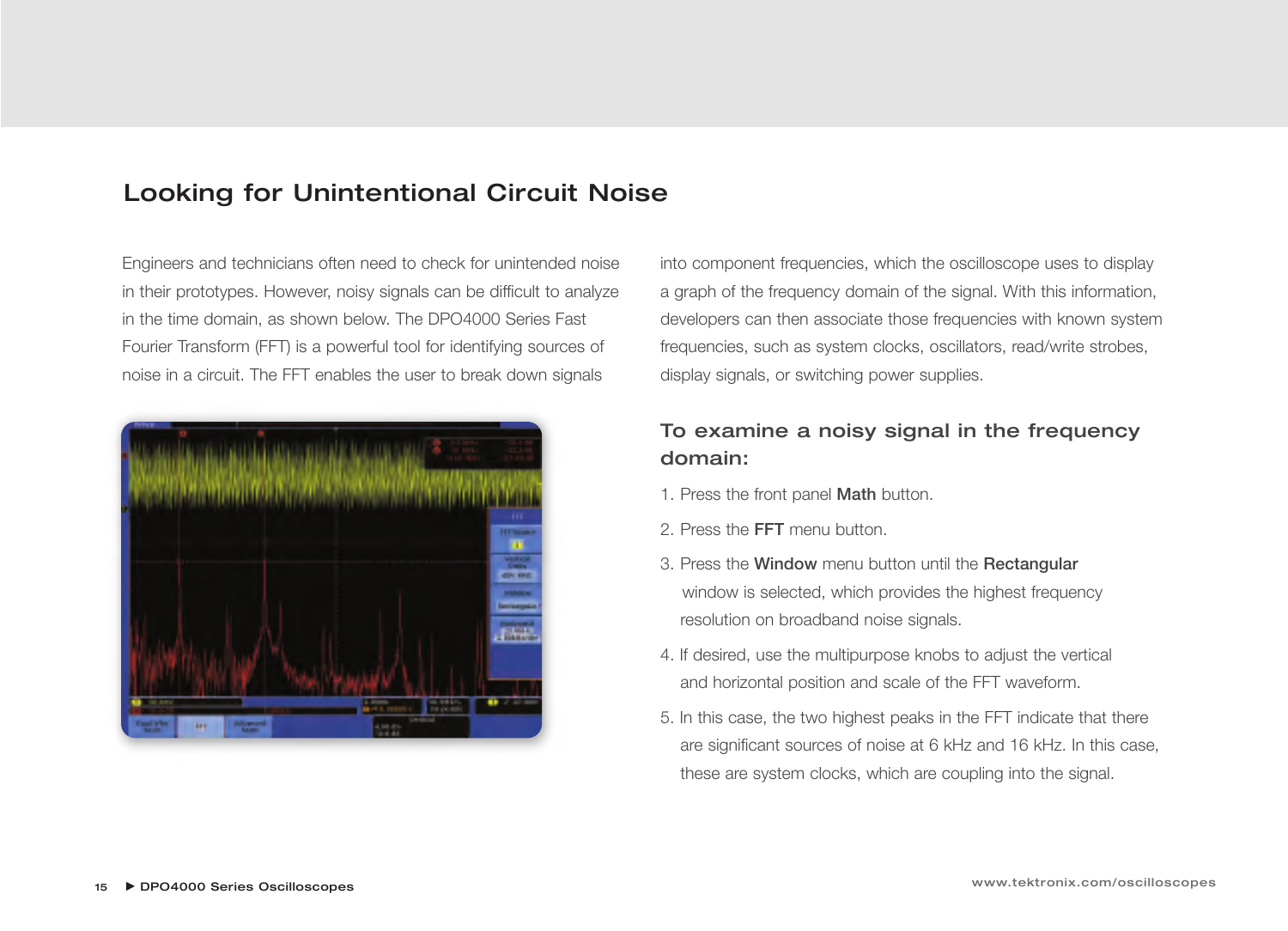## **Analyzing Power Line Harmonics**

Power circuit designers often need to analyze the effects of their circuits on the power line. Although an ideal power supply would present a constant load on a power line, real power supply circuits do not, creating harmonics on the power line.



The DPO4000 and its recommended accessories such as the TCP0030 Current probe provide powerful tools to easily measure power supply currents and analyze the harmonics on a power line.

#### **To display the power line harmonics on a current waveform:**

- 1. Notice the yellow readout at the bottom left of the display, where the waveform's vertical units have been automatically set to milliAmps (mA) by simply connecting the probe.
- 2. Press the **Math** front panel button.
- 3. Press the **FFT** menu button.
- 4. Press the **Window** side menu button until **Blackman-Harris** is selected. This window is best for measuring amplitudes accurately.
- 5. Cursors can easily measure absolute and relative magnitudes and frequencies of the harmonics in the FFT, such as the fundamental and 5th harmonic.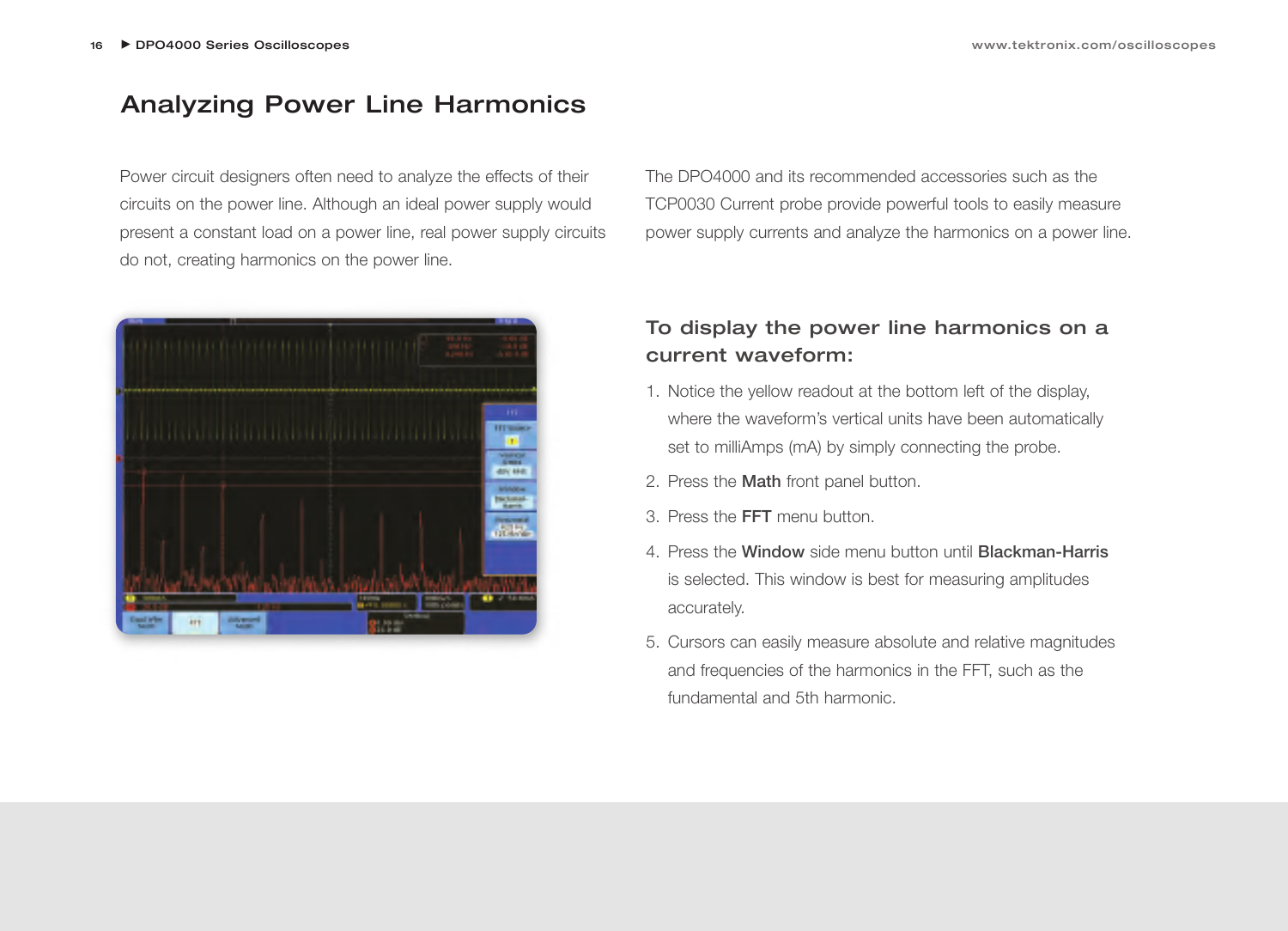### **Measuring Switch-mode Power Circuits**

Designers of switch-mode power conversion products often need to analyze the instantaneous power dissipated in components in their designs, a measurement that is only possible with an oscilloscope.



The DPO4000's long record length, signal conditioning, and complete portfolio of measurement accessories provide powerful tools to easily measure switch-mode power circuits.

#### **To display the instantaneous power dissipated in a switching device:**

- 1. Measure the voltage across the switching device (e.g. from IGBT collector to emitter).
- 2. Measure the current flowing through the device (e.g. IGBT collector current). Notice the mA units on the blue readout at the bottom left of the display.
- 3. Press the **Acquire** front panel button and select **Average** or **Hi Res** acquisition mode to reduce noise on the signals.
- 4. Press the **Math** front panel button and select channel **1 X** channel **2** to display the instantaneous power waveform.
- 5. Automatic measurements can be used to display voltage, current, and power measurements, including peak and average power.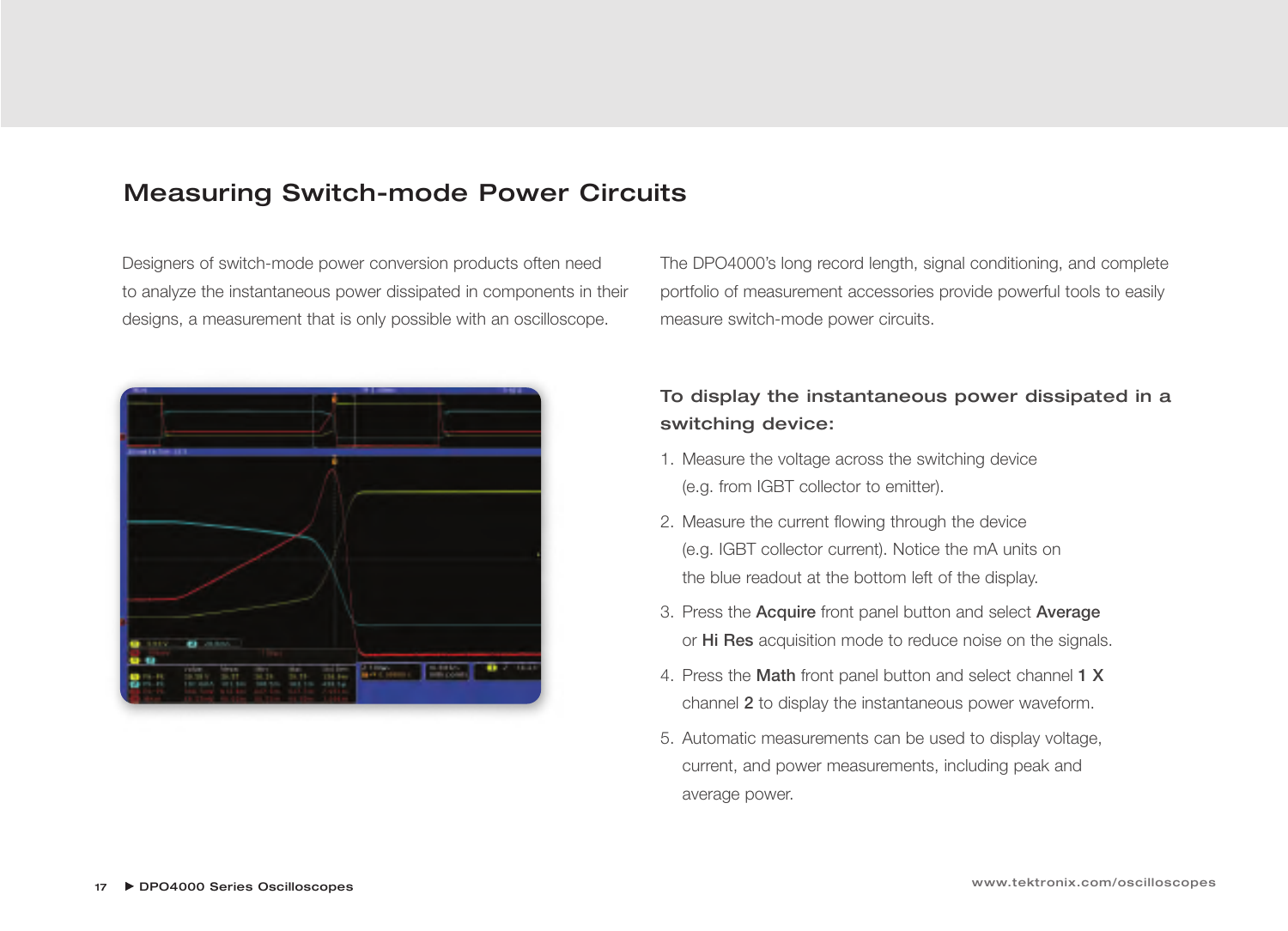## **Documenting Your Results with OpenChoice®**

Design engineers in the lab and technicians in the field often need to document the work they do with their oscilloscope. They can save screen images to a removable memory device and then manually copy the files to their PC.



The easy-to-use OpenChoice® Desktop, included free with every DPO4000, simplifies these documentation tasks by directly transferring screen images to your PC over USB.

- 1. Acquire the signal.
- 2. Connect the oscilloscope to the PC using a USB cable.
- 3. Launch the **OpenChoice® Desktop** program.
- 4. Press **Select Instrument**, choose the correct USB instrument, and click **OK**.
- 5. Press **Get Screen** to capture the screen image.
- 6. Press Modify Note to add comments.
- 7. Press **Save As** to save the screen image to a file on the PC.
- 8. Press **Copy to Clipboard**. You can then launch your documentation program and paste the image into the document.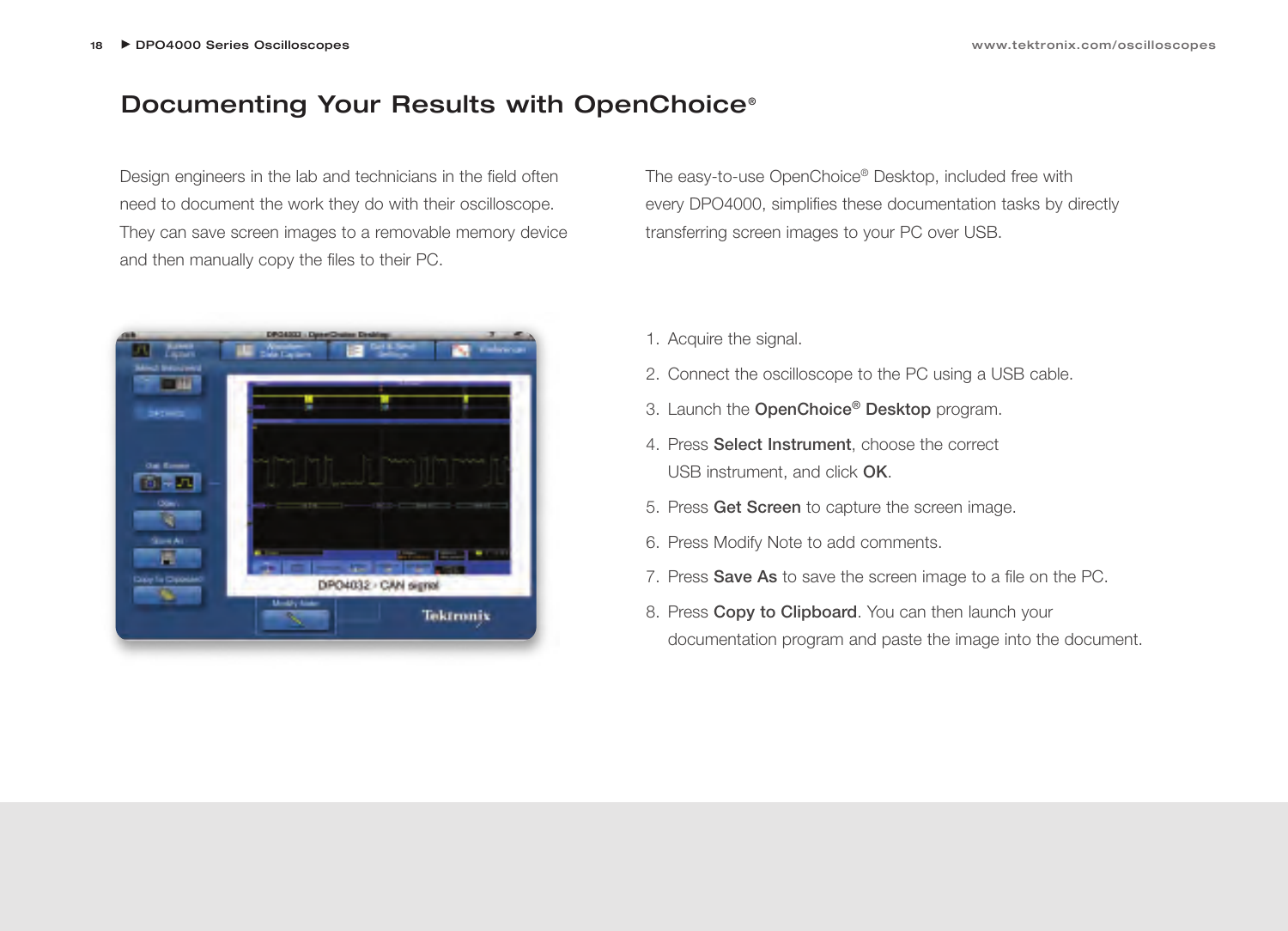## **Logging Waveform Measurements in Excel**

A common task for engineers and technicians is to make measurements on their oscilloscope and then manually record measurements to document circuit performance variations over time. However, this



is time-consuming and can lead to inconsistent quality of documentation. The easy-to-use TekXL toolbar simplifies data gathering and documentation tasks inside Excel.

#### **To log measurements over time:**

- 1. Acquire the signal.
- 2. Connect the oscilloscope to the PC using a USB cable.
- 3. Launch **Excel** and enable the Tek XL toolbar by selecting **Tools ► Add-ins**... and checking the box next to **Tekxltoolbar**.
- 4. Press the **TekXL Connection** icon, select the desired instrument, and press OK.
- 5. Press the **TekXL Measurements** icon.
- 6. On the Selection tab, choose **Frequency**.
- 7. On the Timing tab, select a measurement interval of 5 seconds and a total of **45** samples.
- 8. On the Charting tab, choose **Upon Completion**.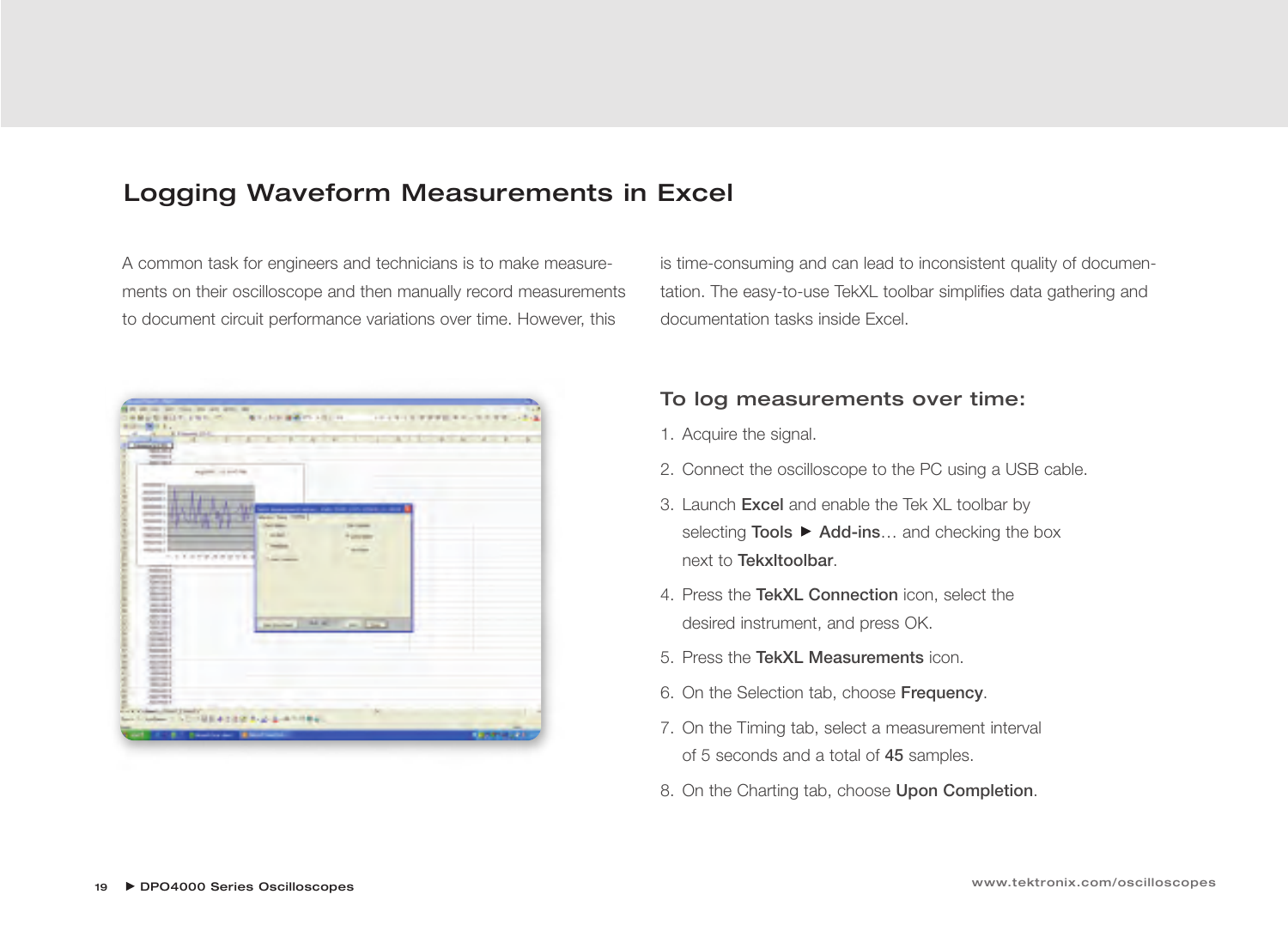## **Remote Control Using SignalExpress™ Tektronix Edition**

The DPO4000 can be remotely controlled from a PC with the Base edition of National Instruments SignalExpress™ Tektronix Edition (TE). This software, included free with every instrument,



supports communication over GPIB, Ethernet, and USB. Best of all, SignalExpress™ TE provides built-in support for a variety of Tektronix products with the convenience of USB plug-and-play.

- 1. Acquire the signal.
- 2. Connect the oscilloscope to the PC using a USB cable.
- 3. Launch the **SignalExpress™ TE** program.
- 4. SignalExpress™ will open with the instrument automatically connected and transferring data to the PC.
- 5. Basic instrument remote control is done through the **Step Setup** tab.
- 6. Automatic measurements can also be selected on the **Step Setup** tab.
- 7. Waveform displays and measurement results can then be dragged and dropped onto the **Data View** tab.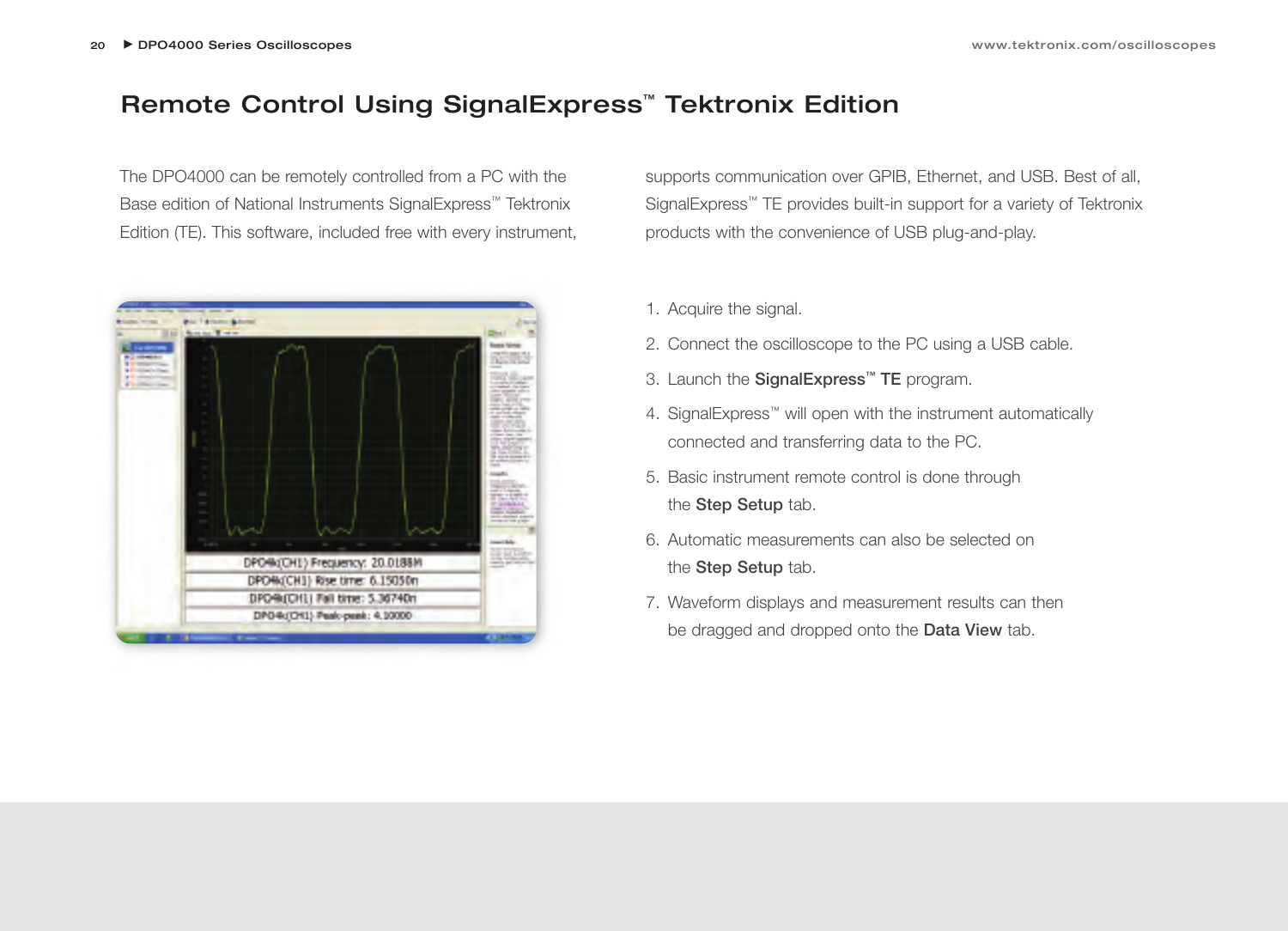## **Limit Testing With SignalExpress™ Tektronix Edition Software**

Although the DPO4000 provides significant on-board analysis capabilities, there are applications where the analysis requirements are better met with PC-based applications. National Instruments



SignalExpress™ Tektronix Edition provides advanced analysis capabilities such as filtering, histograms, and limit testing, all with the familiarity of a Windows interface and the ease of USB plug-and-play.

- 1. Acquire the signal.
- 2. Connect the oscilloscope to the PC using a USB cable.
- 3. Launch the **SignalExpress™ TE** program.
- 4. SignalExpress™ will open with the instrument automatically connected and transferring data to the PC.
- 5. To conduct a limit test of the signal against specified limits, select Add Step ▶ Analog ▶ Test ▶ Limit Test.
- 6. Enter limit constants or waveforms.
- 7. You can also select **Add Step ▶ Operations ▶ Conditional Repeat** to repeat the test until a failure occurs.